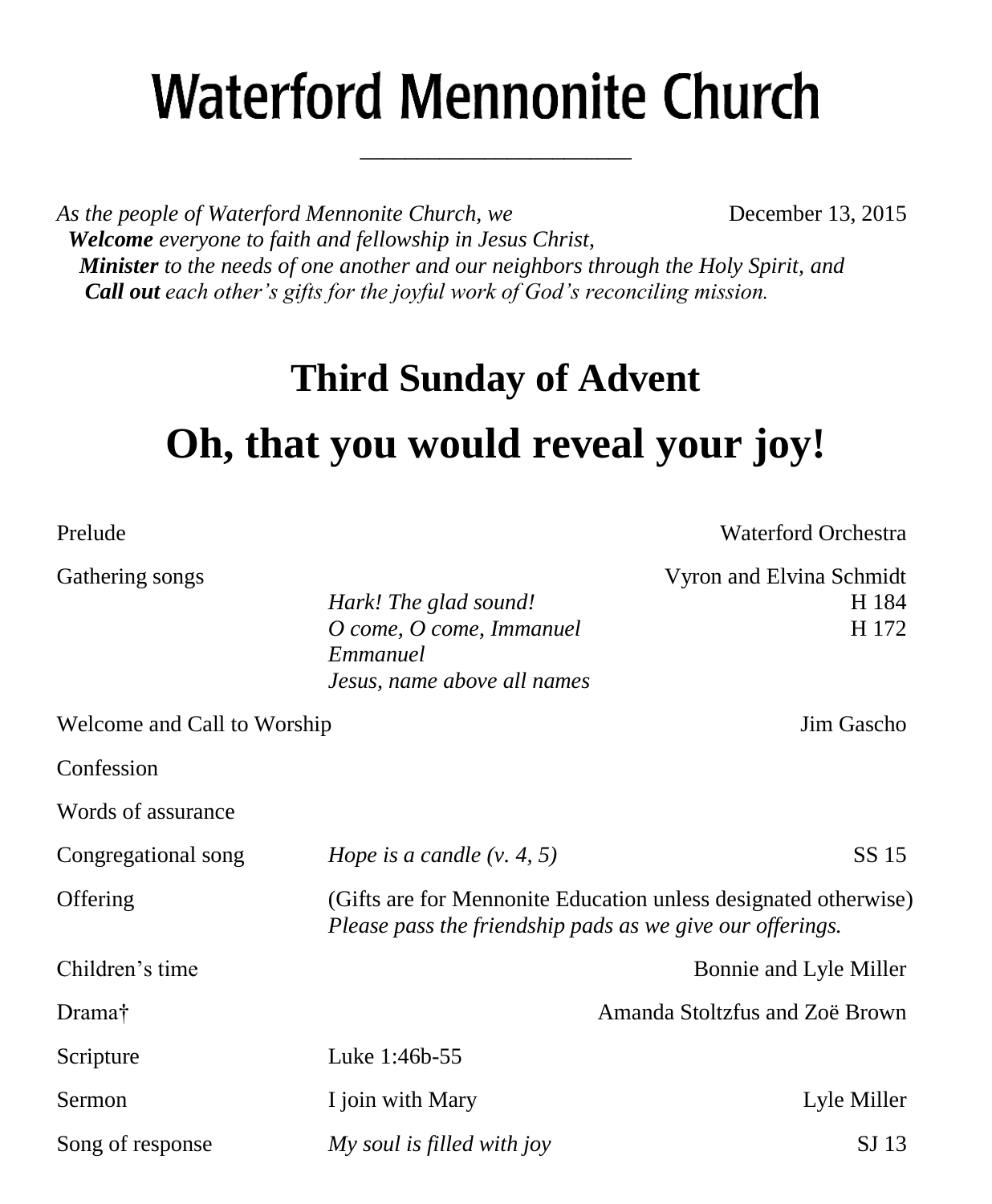Congregational prayer Cindy Voth

**Benediction** 

Sending song *Joy to the world* H 318

† In last Sunday's drama, Mike was angry with his friend for not having thrown away the manger scene baby Jesus. His friend challenges him to give it back to his parents. Mike admits his stupid act of taking the baby Jesus when he left home, but also recalls the pain of never being able to please his parents that drove him to do it. He expresses a desire for reconciliation but doesn't know how to go back.

H = *Hymnal: A Worship Book*; SJ = *Sing the Journey; SS = Sing the Story*

\*We light the peace lamp every Sunday to lament all unnecessary and violent loss of life around the world.

#### **Living Stream Worship: Both services are live streamed at** [www.waterfordchurch.org](http://www.waterfordchurch.org/)

#### **Today**

| $8:00/10:45$ a.m. Worship |                                                                |
|---------------------------|----------------------------------------------------------------|
| $9:15$ a.m.               | Coffee and fellowship                                          |
| $9:30$ a.m.               | Nurture hour—classes for all ages                              |
| $5:00$ p.m.               | Annual Christmas Program; finger food/light carry-in to follow |

#### **Welcome, Guests**

Large print copies of the bulletin and the hymnal and hearing aid systems are available from the ushers. Sermon boards for children are available at the back door; please pick one up as you enter. You are encouraged to bring infants through age two children to the nursery. Pick up the newsletter, *Buzz,* from the welcome kiosk in the foyer.

#### **Welcome Team**

| Greeter/Hosts  | Murray & Helen Bowman; Darrell & Karen Sommers                                  |
|----------------|---------------------------------------------------------------------------------|
| Ushers         | Bruce Snyder, Dennis Myers $(1st)$                                              |
|                | Herb Resler, Wade Ramer, Don Miller $(2nd)$                                     |
| <b>Nursery</b> | Cynthia and Emma Bontrager ( $1st$ ); Jeff & Mariko Claassen (nurture); Audrey, |
|                | Nathan and Jenna Oostland $(2^{nd})$                                            |
| Audiovisual    | Glen Kauffmann, Nathan Berkey, Jeff Claassen                                    |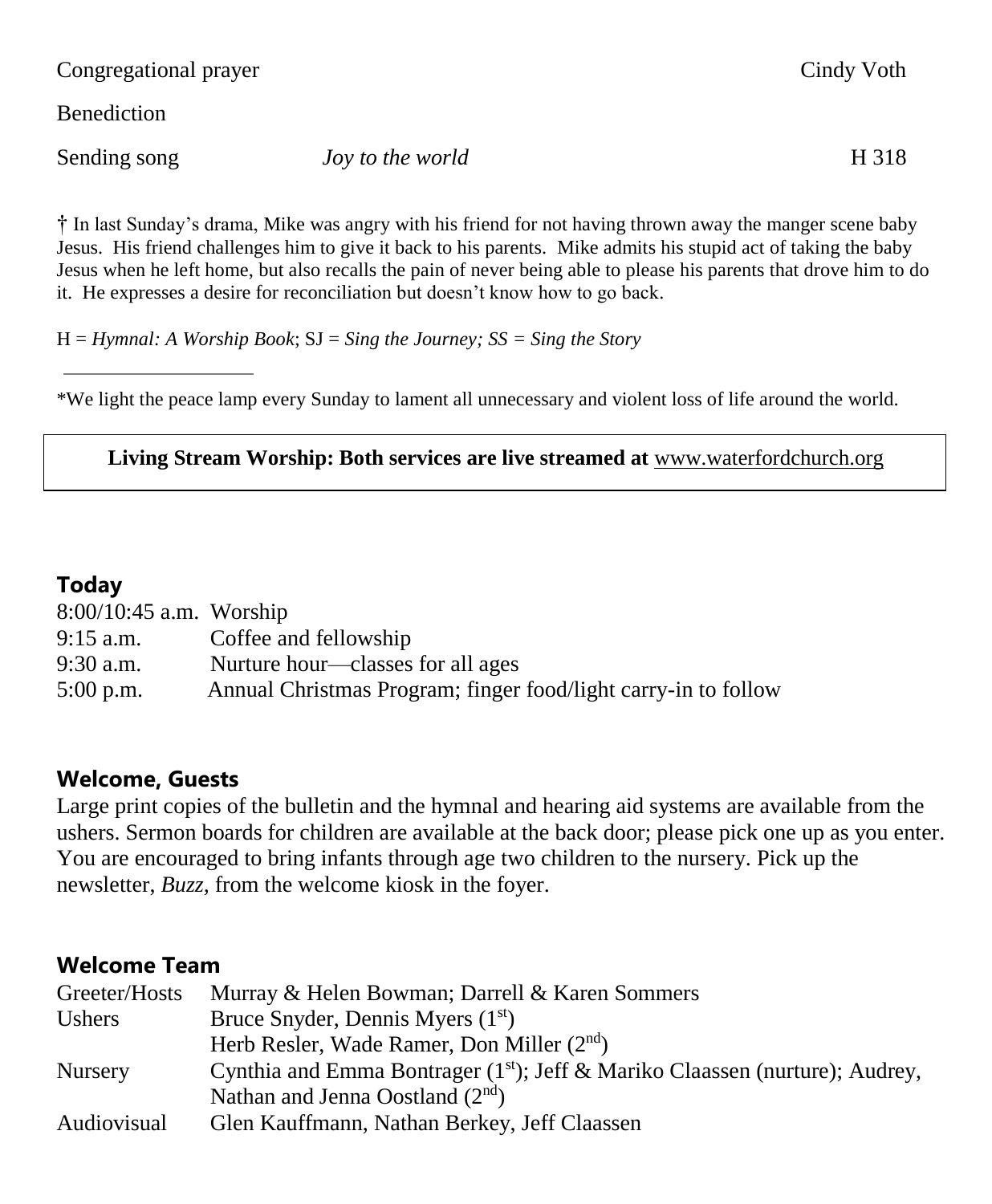#### **Prayers for Brothers and Sisters**

*Our children* as they lead us into the Christmas story at tonight's Christmas program.

Twelfth grade students *– Evan Beck, Nate Herrmann, Ryan Oostland, Noah Richer, Matthew Smucker, Micaela Yoder –* and their Sunday School leader *Kay Miller.* 

*Faculty, staff and students at Benin Bible Institute* as they too prepare to celebrate the miracle of the Incarnation this Christmas.

*Ministry Teams* meeting this week (*Creation Care, Adult Nurture, Ministry Leadership Council, and Facilities and Finance).*

Early next year, *Moriah Hurst* will conclude seven years of Mennonite Mission Network ministry in Australia. Pray for her as she lives with difficult good-byes, and entrusts her work into the hands of colleagues.

*Stanley Green*, WMC member and Executive Director of Mennonite Mission Network, as he travels this week to Nigeria by invitation of the President of Nigerian Mennonite Church.

*Immigrants* as they seek a place to be safe and belong.

*College students* returning here or to their home communities, for safe travels, rest and renewal.